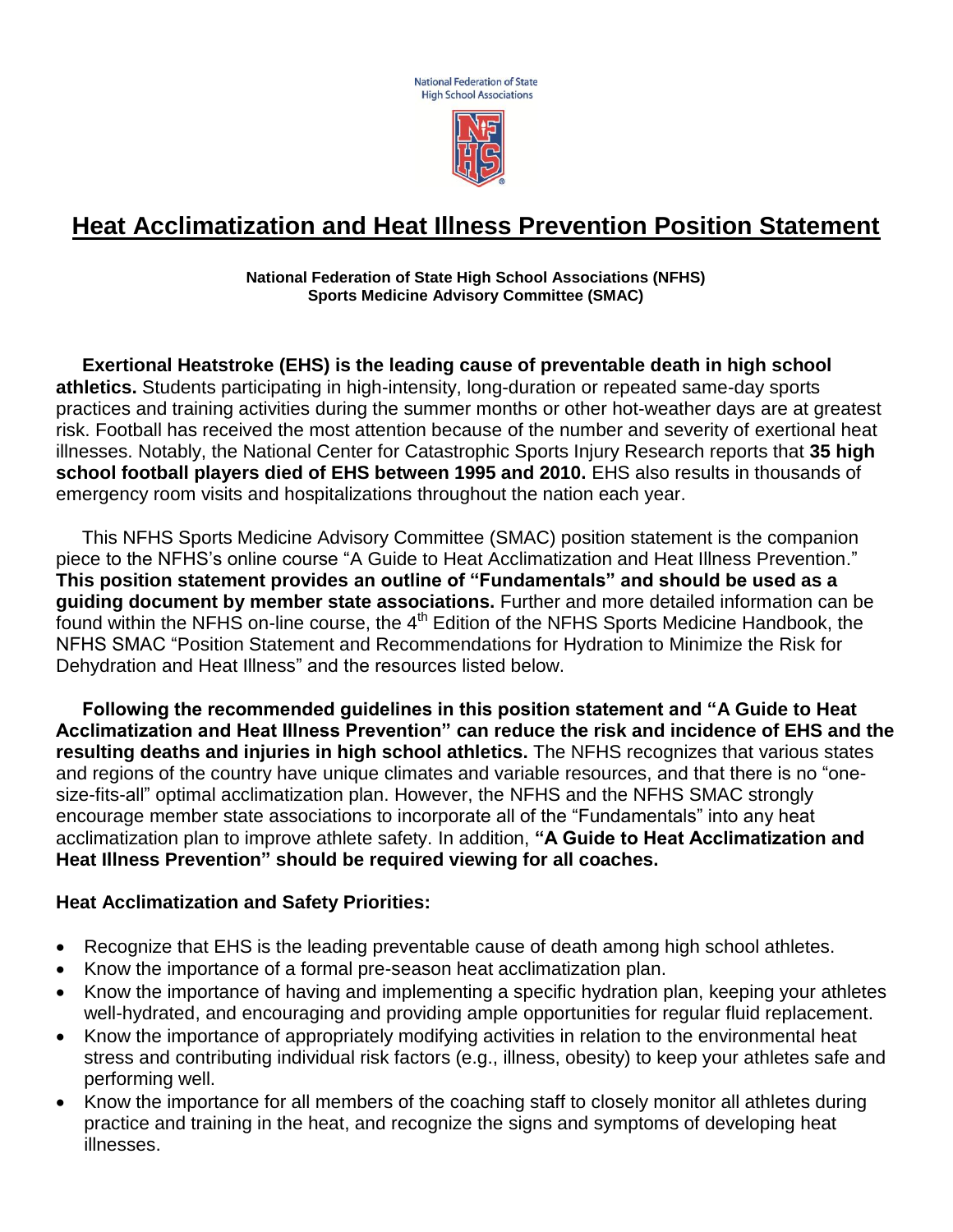• Know the importance of, and resources for, establishing an emergency action plan and promptly implementing it in case of suspected EHS or other medical emergency.

### **Fundamentals of a Heat Acclimatization Program**

*1. Physical exertion and training activities should begin slowly and continue progressively. An athlete cannot be "conditioned" in a period of only two to three weeks.*

A. Begin with shorter, less intense practices and training activities, with longer recovery intervals between bouts of activity.

B. Minimize protective gear (helmets only, no shoulder pads) during first several practices, and introduce additional uniform and protective gear progressively over successive days.

C. Emphasize instruction over conditioning during the first several practices.

**Rationale:** The majority of heat-related deaths happen during the first few days of practice**,**  usually prompted by doing too much, too soon, and in some cases with too much protective gear on too early in the season (wearing helmet, shoulder pads, pants and other protective gear). Players must be allowed the time to adapt safely to the environment, intensity, duration, and uniform/equipment.

*2. Keep each athlete's individual level of conditioning and medical status in mind and adjust activity accordingly. These factors directly affect exertional heat illness risk.*

**Rationale:** Athletes begin each season's practices and training activities at varying levels of physical fitness and varying levels of risk for exertional heat illness. For example, there is an increased risk if the athlete is obese, unfit**,** has been recently ill, has a previous history of exertional heat illness, or has Sickle Cell Trait.

*3. Adjust intensity (lower) and rest breaks (increase frequency/duration), and consider reducing uniform and protective equipment, while being sure to monitor all players more closely as conditions are increasingly warm/humid, especially if there is a change in weather from the previous few days.*

**Rationale:** Coaches must be prepared to immediately adjust for changing weather conditions, while recognizing that tolerance to physical activity decreases and exertional heat illness risk increases, as the heat and/or humidity rise. Accordingly, it is imperative to adjust practices to maintain safety and performance.

*4. Athletes must begin practices and training activities adequately hydrated.*

**Rationale:** While proper hydration alone will not necessarily prevent exertional heat illness, it will decrease risk.

#### 5. *Recognize early signs of distress and developing exertional heat illness, and promptly adjust activity and treat appropriately. First aid should not be delayed!*

**Rationale:** An athlete will often show early signs and/or symptoms of developing exertional heat illness. If these signs and symptoms are promptly recognized and the athlete is appropriately treated, serious injury can be averted and the athlete can often be treated, rested and returned to activity when the signs and symptoms have resolved.

6. *Recognize more serious signs of exertional heat illness (clumsiness, stumbling, collapse, obvious behavioral changes and/or other central nervous system problems), immediately stop activity and*